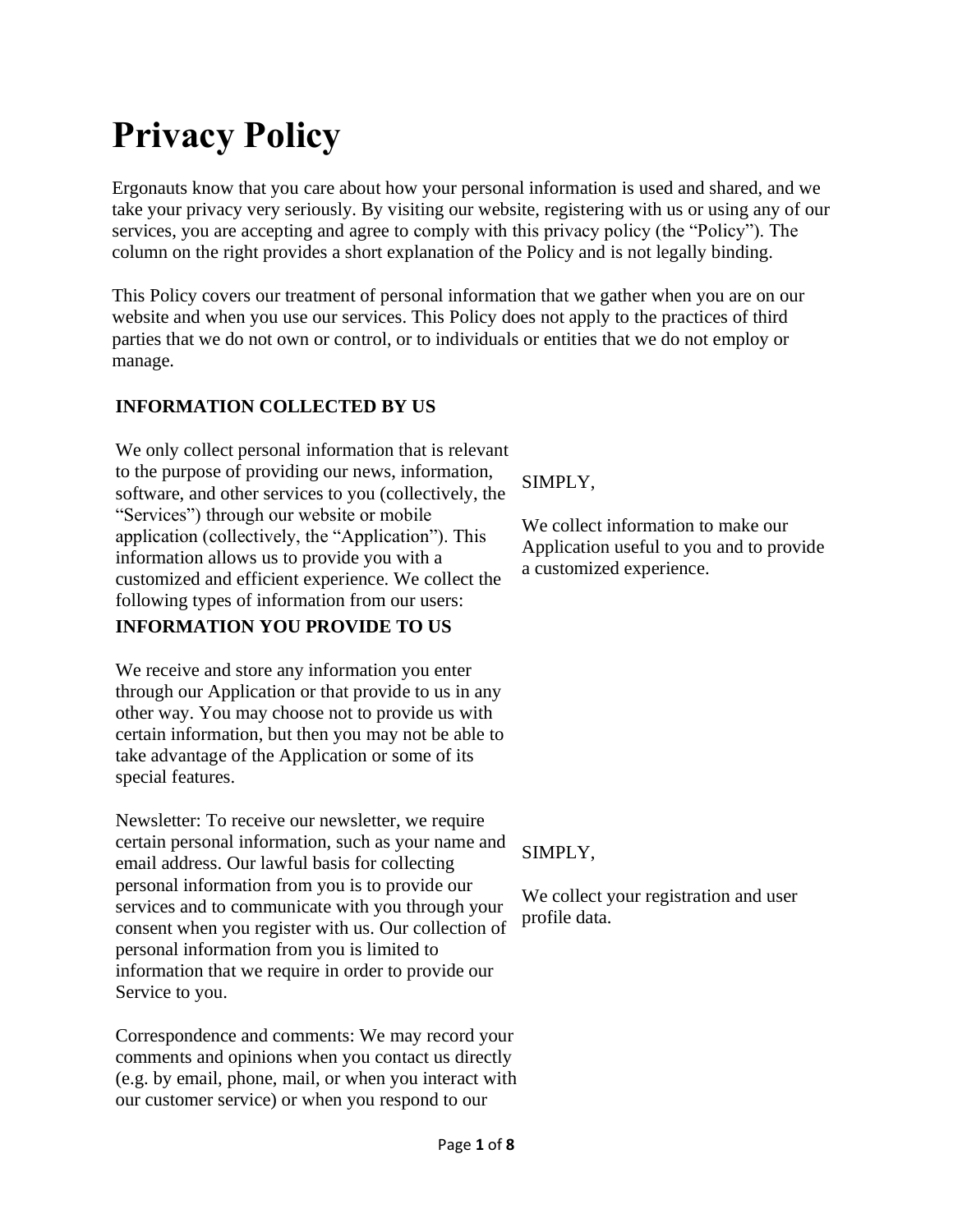surveys. We use this information to address your concerns and questions and to resolve any service issues you may have.

You have the right to edit, update, access, or transfer your personal information, or to delete your personal information if you are terminating your registration with us.

### **THIRD-PARTY PAYMENT PROCESSOR**

We use a third-party payment processor to process payments made to us. In connection with the processing of such payments, we do not retain any personally identifiable information or any financial information such as credit card numbers. Rather, all such information is provided directly to our thirdparty processor, Stripe, whose use of your personal information is governed by their privacy policy, which may be viewed at https://stripe.com/privacy. **INFORMATION WE COLLECT** 

# **AUTOMATICALLY**

We receive and store certain types of information whenever you interact with us. We and our authorized agents automatically receive and record certain "traffic data" on server logs from your browser and apps including your IP address, cookie information, and the page you requested. We use this traffic data to help diagnose problems with our servers, analyze trends and administer the Application. This does not involve collecting any of your personal information.

In addition to the "traffic data," we and our authorized agents may collect information about the device you're using to access our Application, its operating system, unique device identifier, device settings such as language and crash data. Which data is specifically collected depends on the type of device and/or system running on that device. This data is again used to help us diagnose problems with the Application and analyze trends. This does not involve collecting any of your personal information.

We may collect and use information regarding the geographic location of your devices. If the location

# SIMPLY,

We use a third-party payment processor, Stripe, for all payments. We do not store credit card details and instead rely on Stripe for this.

# SIMPLY,

Our servers collect log information used to make the Application and its features faster and better. We also collect geographic location data, which allows us to provide you a more customized experience.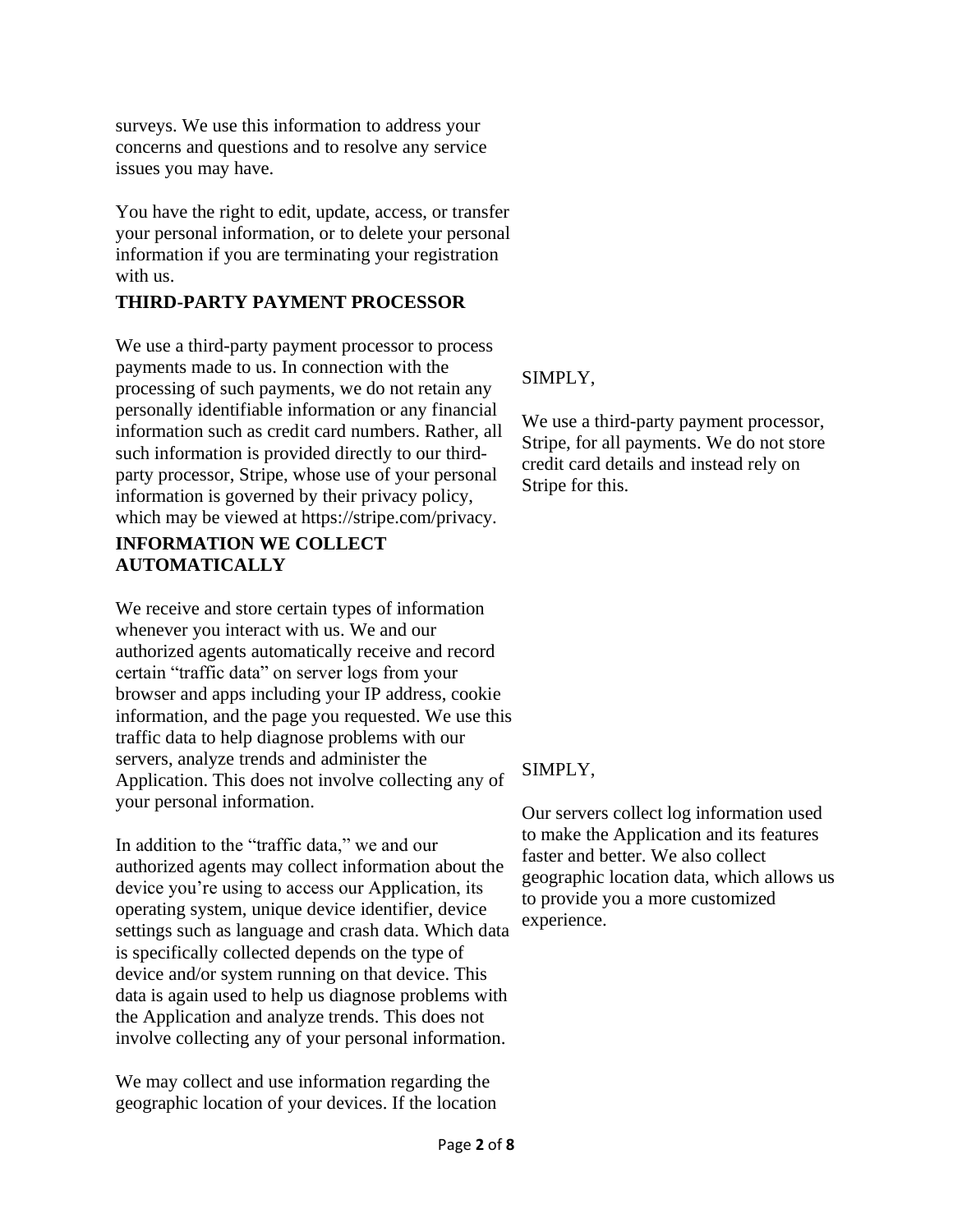data contains your personal information, then we will treat this location data in accordance with this Policy.

Many companies offer programs that help you to visit websites anonymously. While we will not be able to provide you with a personalized experience if we cannot recognize you, we want you to be aware that these programs are available.

# **COMMUNICATIONS**

E-mail: We are very concerned about your privacy, and we will never provide your email address to a third party without your explicit permission, as detailed in the "Sharing Your Information" section below. We may send out emails with Companyrelated news, products, offers, surveys or promotions. You may also receive notification emails from us that SIMPLY, inform you of actions that have been performed on the site. We send these emails to you based on receiving your consent at registration. If you do not want to receive email from us, please visit the "Email Preferences" section of your user profile and/or follow the "unsubscribe" instructions contained in each email message. However, please note that in all cases you will continue to receive all system emails (e.g. those regarding forgotten user passwords) and legal notices (e.g. updates to our policies) from us unless you terminate your registration altogether.

# **COOKIES**

These cookies aren't meant to be eaten, but they do provide you with some good things. These "cookies" are alphanumeric identifiers that we transfer to your computer's hard drive through your Internet browser to enable our systems to recognize your browser and tell us how and when pages in our website are visited and by how many people. Our cookies do not collect personal information.

We also utilize third-party services like Google Analytics and Google AdWords to help analyze how our site is used and to inform, optimize, and serve ads based on your past visits to our Application. These services, including Google Analytics, also use cookies, such as the Google Analytics cookie, to collect information about visitors to our site

We will send you emails based on your profile settings. From time to time, we may send emails to all our users.

# SIMPLY,

To remember you, our system will give you a cookie. It's safe, but you can't eat it. We also use third-party services that help us analyze how our website and Application are used, and these thirdparties will also use cookies to collect information about online visitors.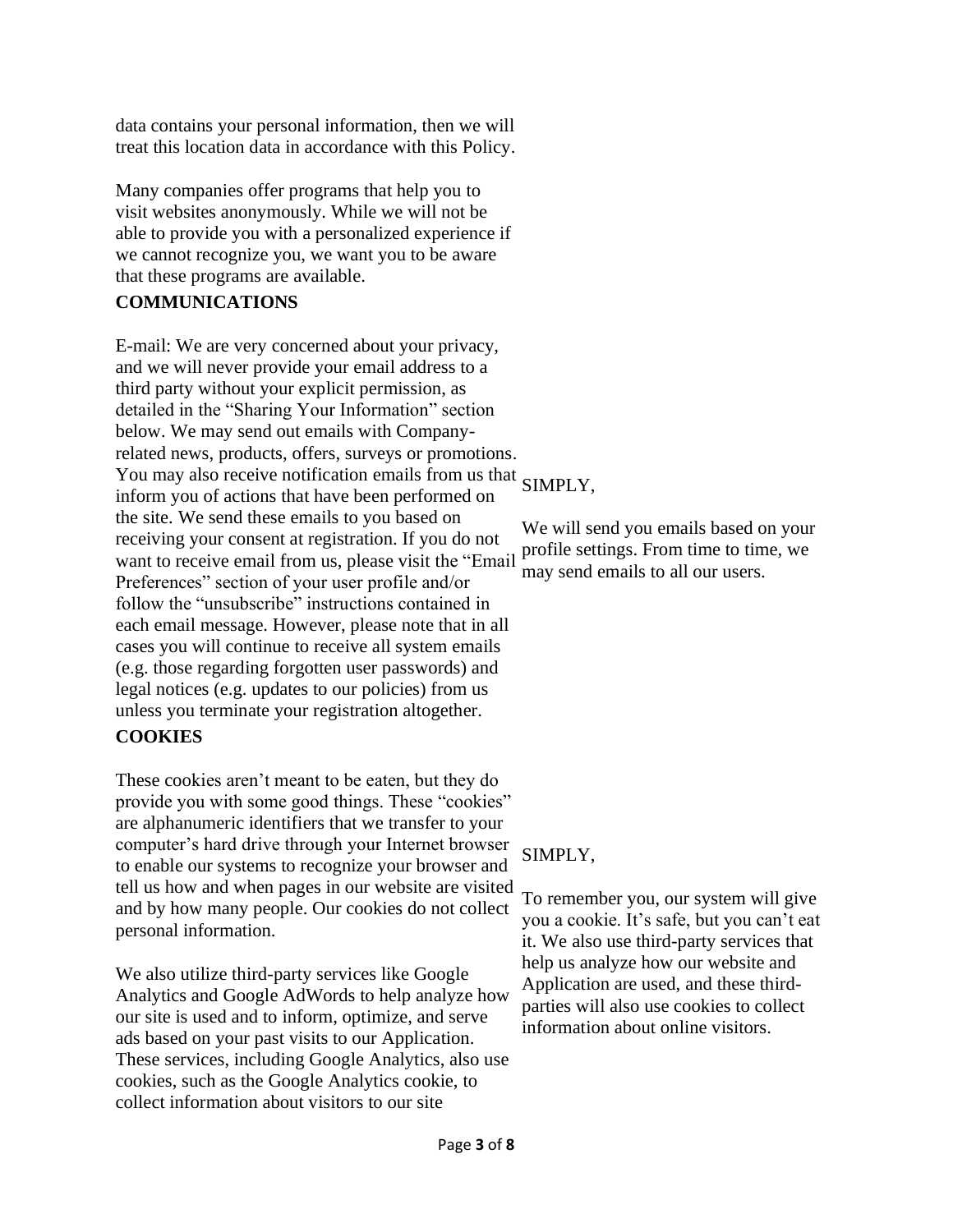(including IP addresses) in an anonymous form that does not include personal information. This means that vendors, including Google, will display our promotional material on other websites you visit across the Internet.

The "help" portion of the toolbar on most browsers will direct you on how to prevent your browser from accepting new cookies, how to command the browser to tell you when you receive a new cookie, or how to fully disable cookies. We recommend that you leave the cookies activated because cookies allow you to use some of our best features. Some of our business partners, like our advertisers, may use cookies on our website. We have no access to, or control over, these cookies.

You may opt out of Google Analytics for Display Advertisers including AdWords and opt out of customized Google Display Network ads by visiting the Google Ads Preferences Manager. To provide visitors more choice on how their data is collected by Google Analytics, Google has developed an Opt-out Browser add-on, which is available by visiting [Google Analytics Opt-out Browser Add-on](https://tools.google.com/dlpage/gaoptout) to enable you to opt-out of Google's programs.

# **THIRD-PARTY ANALYTIC SERVICES**

We use services like Google Analytics, Parse.ly, and Quantcast to help analyze and understand how our site and mobile applications are used, so that we can SIMPLY, make our products more helpful to you. These tools capture data about how individual users are using our We use third-party analytics services that Application. This includes event logs, device type and device configuration settings such as language, crash data, and other data but never personal information. These third-party services treat the analytics data in accordance with this privacy policy, and we do not disclose your personal information to any third parties through our use of these services.

### **SHARING YOUR INFORMATION**

Your trust is important to us. Rest assured that we will not rent or sell your personal information to

help us better understand usage trends and make decisions based on those trends. These tools don't collect personal information, and all information collected is used in accordance with this Policy.

### SIMPLY,

We do not sell your information to anyone. However, we may share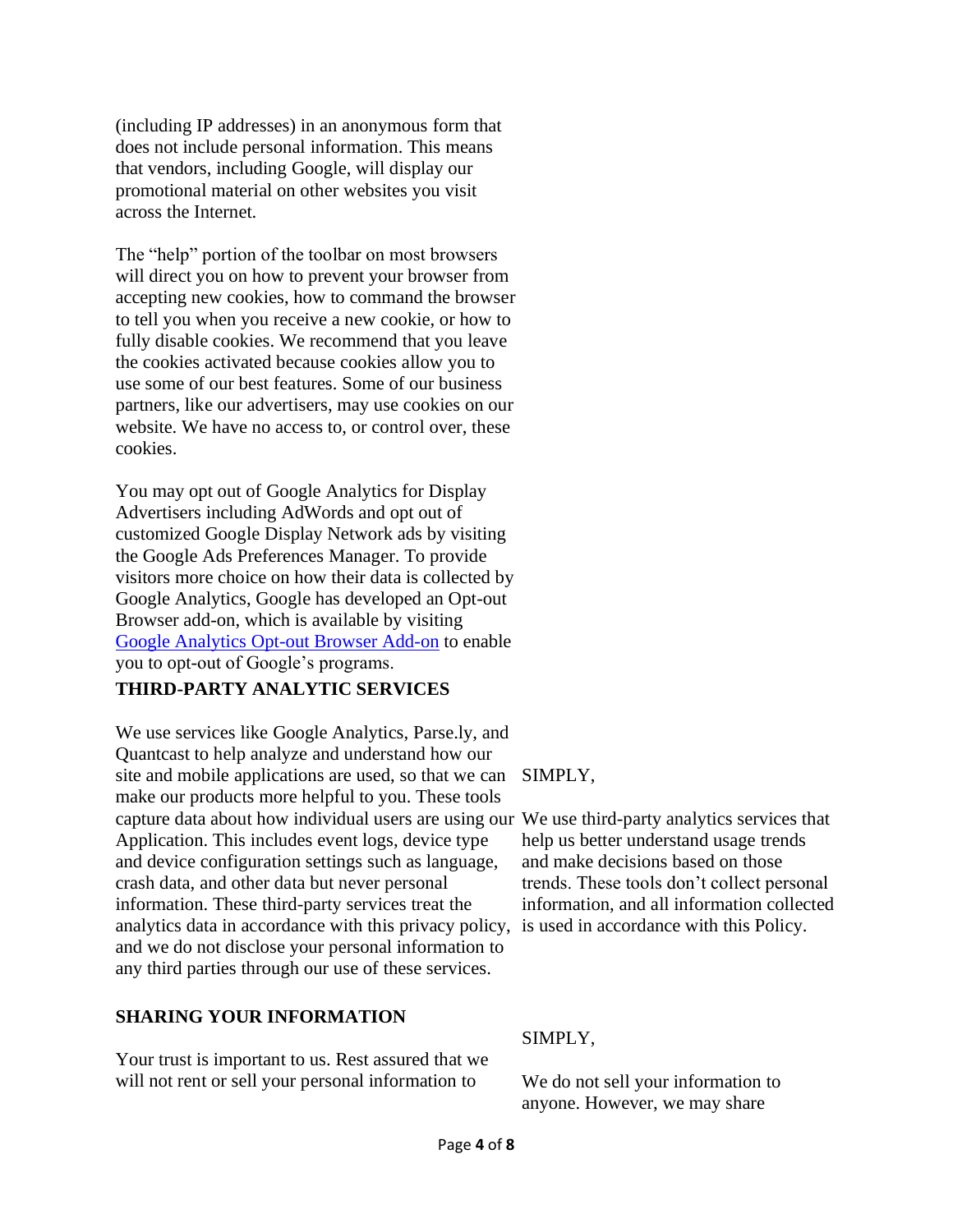anyone and that we will share your personal information only as described below:

Our personnel: Our personnel and authorized consultants and/or contractors may have access to user information if necessary in the normal course of our business, but they will have contractual obligations to comply with this Policy.

Business Transfers: In some cases, we may choose to buy or sell assets. In these types of transactions, user information is typically one of the business assets that is transferred. Moreover, if the Company, or substantially all of its assets, were acquired, user information would be one of the assets that would be transferred. Any transferee would still be obligated by law to comply with this Policy.

Protection of the Company and Others: We may release personal information when we believe in good faith that release is necessary to comply with a law; to enforce or apply our Terms of Use and other policies; or to protect the rights, property, or safety of the Company, our employees, our users, or others. This includes exchanging information with other companies and organizations for fraud protection and credit risk reduction.

Service Providers: We may share user information as well as information from tools such as cookies, log files, device identifiers, and location data, with thirdparties that help us provide services to you ("Service Providers"). Our Service Providers will be given access to your information as is reasonably necessary for us to provide our services. We require Services Providers to protect your data in a manner consistent with this Policy and to limit the use of such information to the performance of services for us. We may also remove parts of data that can identify you and share anonymized data with Service Providers, including combining your information with other information in a way that it is no longer associated with you.

Data Storage: Your encrypted personal information is stored on servers provided by a third-party cloud-

information so that we can provide you our Service, and we may share information where required by law. We may also share information with third parties that help us provide services to you. Sometimes we aggregate user data anonymously to understand our customer base better.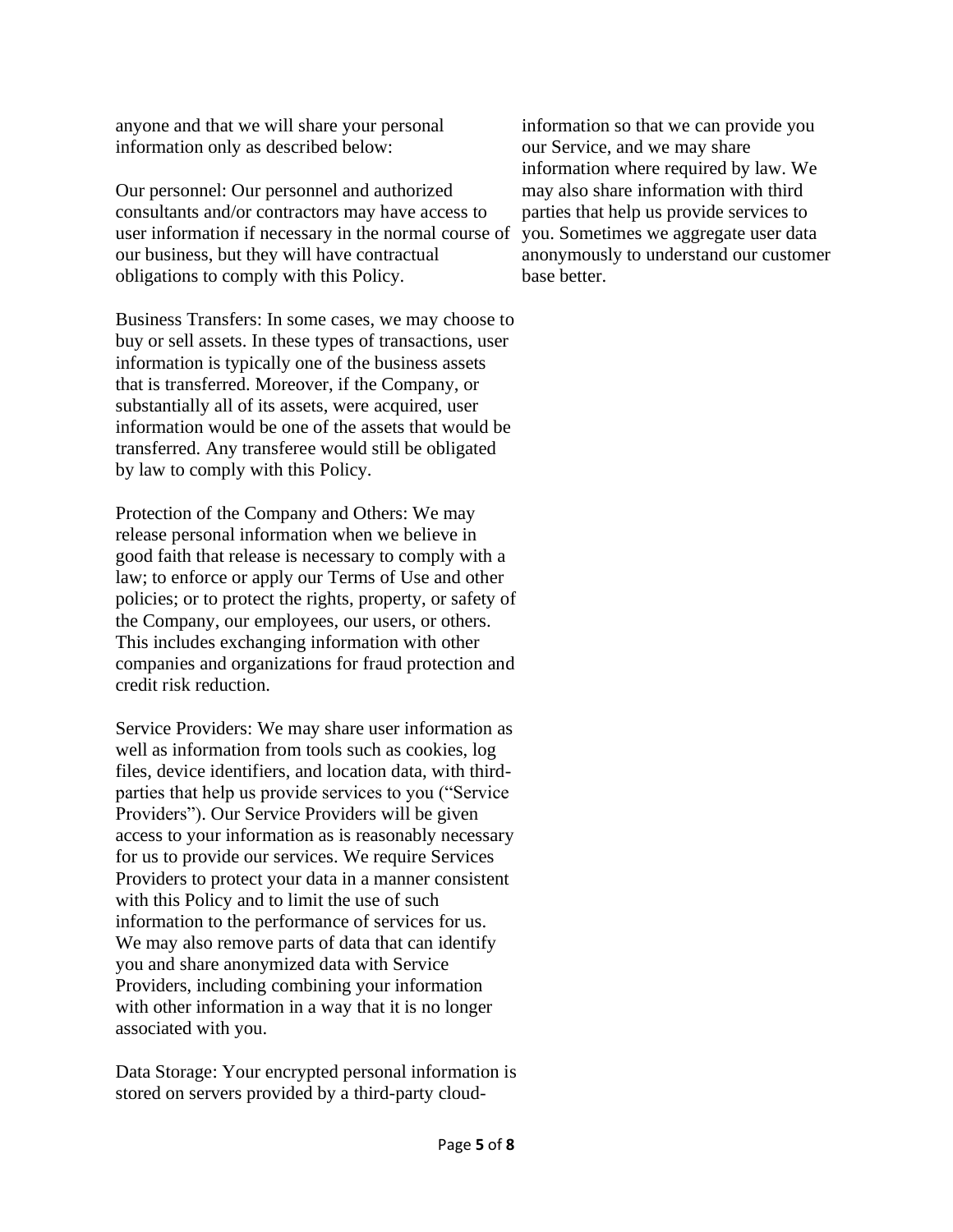based service provider that protects and stores your data in a manner that is consistent with this Policy.

With Your Consent: Except as noted above, we will contact you when your personal information is shared with third parties or used for a purpose incompatible with the purpose(s) for which it was originally collected, and you will be able to opt out to prevent the sharing of this information.

Aggregated personal data: In an ongoing effort to better understand and serve the users of the Application, we may conduct research on our customer demographics, interests and behavior based on personal data and other information provided to us. This research may be compiled and analyzed on an aggregate basis, and we may share this aggregate data with our affiliates, agents and business partners. This aggregate information does not identify you personally. We may also disclose aggregated user statistics in order to describe our services to current and prospective business partners, and to other third parties for other lawful purposes.

# **KEEPING INFORMATION SECURE**

We take reasonable steps to protect the personal information provided through the Application from loss, misuse, and unauthorized access, disclosure, alteration, or destruction, including by protecting your information behind a firewall within a perimeter network and encrypting your information during transmission

However, no Internet or email transmission is ever fully secure or error-free. You can help protect your information against unauthorized access by logging off once you have finished using a shared computer and by keeping your password private and secure.

Only employees who need personal information to perform a specific job (for example, a customer service representative) are granted access to it. All of our employees are kept up to date on our privacy and security practices.

# **WAYS TO CONTROL USE OF YOUR INFORMATION**

# SIMPLY,

Your account is protected by an encrypted password. We keep it secure; you must also keep it safe. Our employees may not access your account unless required to do a specific job.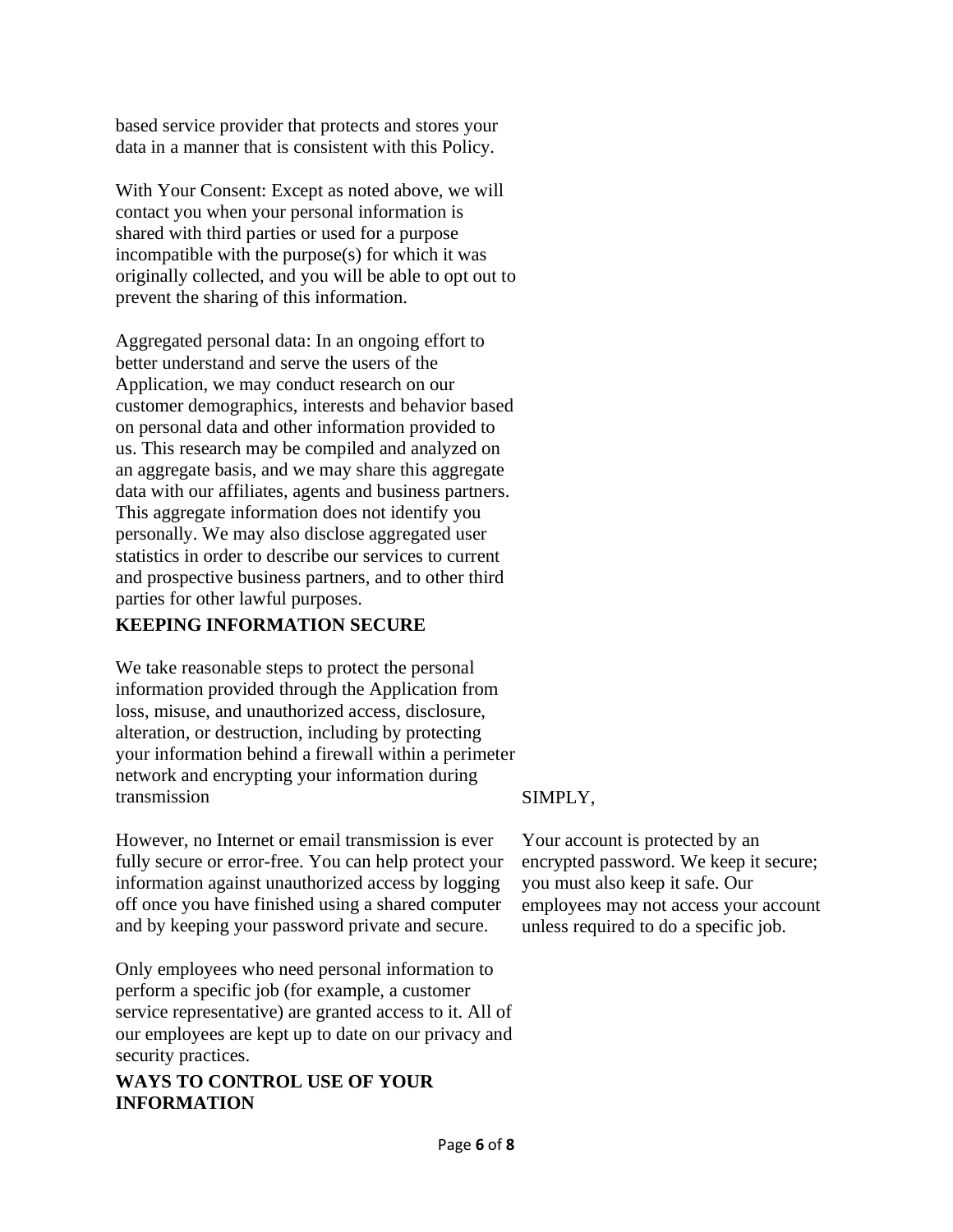As stated previously, you can always opt not to disclose information, but then you may be unable to use certain features in our Application.

By visiting your user profile, you can correct, amend, may be limited. However, until your add or delete personal information in the Application. account is deleted, you may receive all

If you do not wish to receive email from us, please visit the settings of your user profile and/or follow the instructions contained in the unwanted email message.

However, please note that you will continue to receive all system emails (e.g. those regarding forgotten user passwords) and legal notices (e.g. updates to our policies) from us unless you terminate your registration with us.

As explained earlier, the "help" portion of the toolbar on most browsers will direct you on how to prevent your browser from accepting new cookies, how to command the browser to tell you when you receive a new cookie, or how to fully disable cookies. Please note, however, that if your browser does not accept cookies, you will not be able to take advantage of some Application features.

# **CHILDREN UNDER 18 YEARS OF AGE**

You must be 18 years or older to register to use our Application. As a result, we do not specifically collect information about children. If we learn that we have collected information from a child under the You are not allowed to register or use our age of 13, we will delete that information as quickly as possible.

# **CHANGES TO THIS PRIVACY POLICY**

We may amend this Policy from time to time, at our sole discretion. Use of information we collect now is subject to the Policy in effect at the time such information is collected. If we make changes to the Policy, we will notify you by emailing you at the current email address in your user profile and by posting an announcement on our website so you are always aware of what information we collect, how

### SIMPLY,

You can choose not to share information with us, but your experience of the site system emails.

# SIMPLY,

Application if you are under 18.

SIMPLY,

This Policy may change, but we'll tell you if it does.